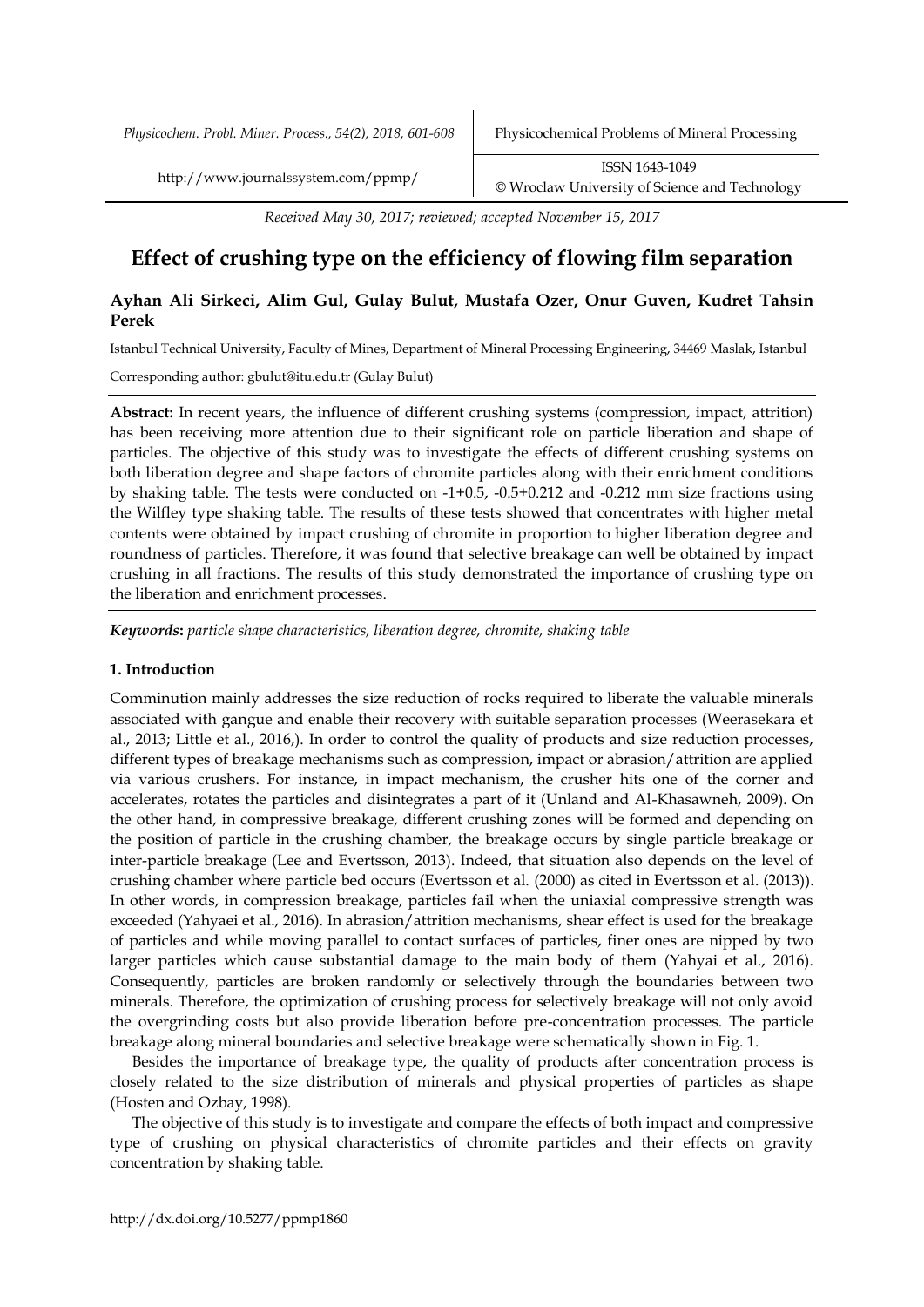

Fig. 1. Schematic representation of breakage patterns of mineral particles

## **2. Materials and methods**

In this study, chromite sample collected from Kayseri-Pınarbasi district was used. The maximum particle size in run of mine ore sample was  $5 \text{ cm}$  and the  $Cr_2O_3$  content of product was 17.8 %. According to the mineralogical analysis, main gangue minerals were found to be olivine and serpentine. For experimental studies, the sample was initially divided into two parts by cone and quartering method. Half of the sample was crushed below 1 mm by adapting a series of crushers including jaw, cone and roll crushers (hereafter compression breakage) and the other half was directly crushed by impact crusher (hereafter impact breakage). Crushed samples were then screened out into three size ranges as  $-1+0.5$ ;  $-0.5+0.2$  and  $-0.2$  mm. The  $Cr_2O_3$  analysis of run of mine ore and products were carried out by X-Ray Fluorescence (XRF) analysis. Following the crushing processes, those fractions were used in the enrichment tests with laboratory scale Wilfley shaking table and liberation degree analysis with particle counting method with binocular microscope. In addition, the products of shaking table tests were analyzed for their shape factors with Image Analysis technique in order to determine the relation between shape and enrichment rate along with the crushing type and liberation degree.

## **2.1 Crushing tests**

As mentioned in the Introduction section, different mechanisms namely "compression, attrition or impact effect" occur during breakage of particles depending on the machinery used. As a result, the particles are broken randomly or along the boundaries between two minerals. In other words, upon higher selective breakage ratios, it is possible to avoid overgrinding or increase the ratio of liberation. Considering this knowledge, in this study, different types of crushers were used in order to compare different crusher types for preferential breakage and higher liberation degree of particles. For this aim, pilot scale jaw + cone + roll crusher combination was tested for compressive breakage while only impact crusher was used for impact breakage. In addition, it is worth to note that, particles were fed individually during all crushing works in experimental studies.

## **2.2 Morphological characterization**

Particle shape plays a vital role in many areas including mineral processing, plastics and other particle based processes in terms of interaction with each other or in a separation medium. Image analysis is the most common method for the determination of these parameters while other methods like Fourier analysis can also be used for different scopes (Mahmoud, 2010). In this study, shape factors of crushed materials were determined using the images obtained with a binocular microscope and analyzed by Leica Q Win Image Analyze software (Leica Qwin User Manual, 1995) based on the particle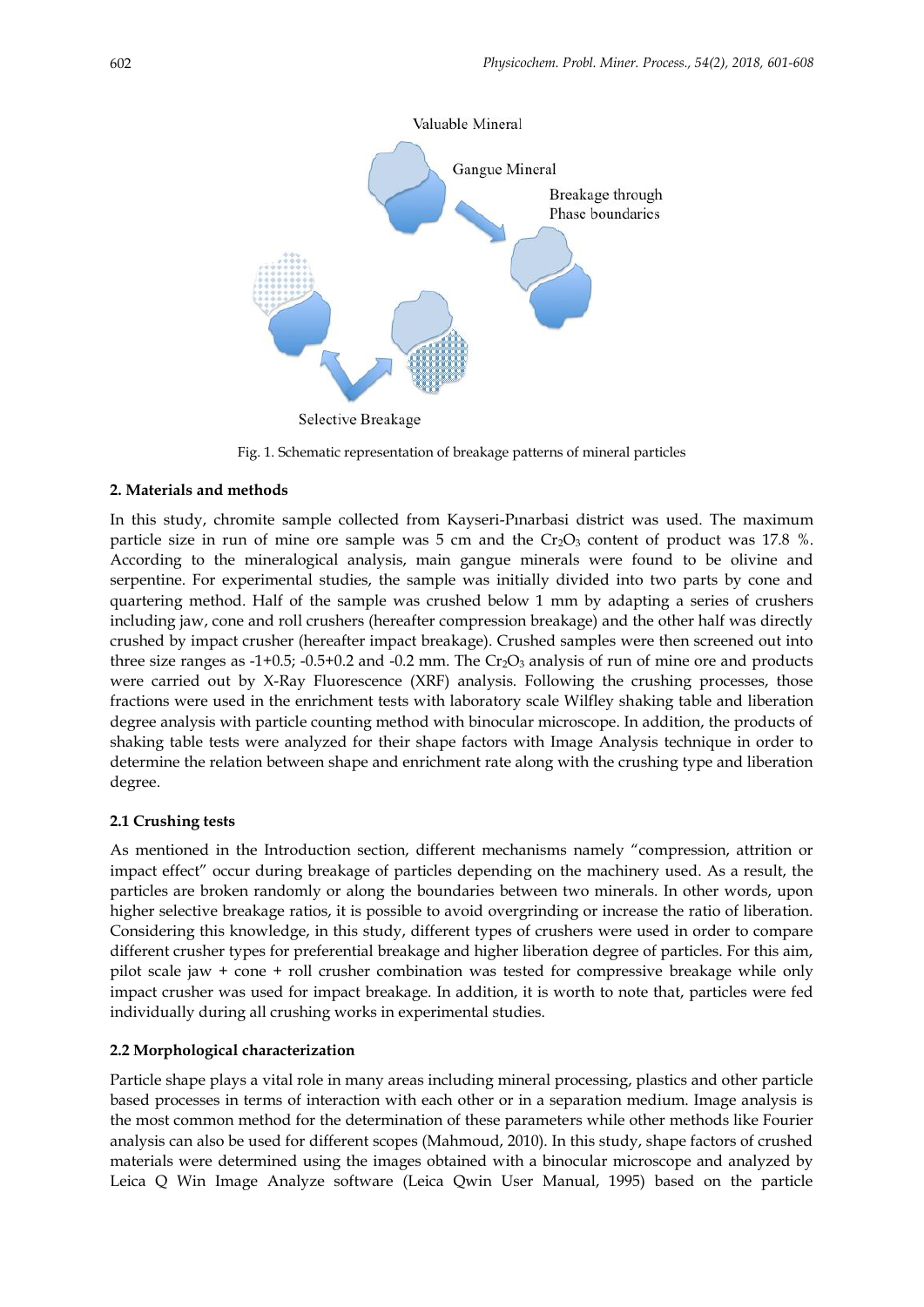projections from the micrographs of particles. Besides other shape factor parameters like aspect ratio, relative width, only roundness was used for evaluating the shape characteristics of products. Thus, "roundness" is the most common parameter for evaluating the effect of particle shape during particle based processes. The value of this parameter was automatically calculated for at least 100 particles by adapting the equation given below:

$$
Roundness (Ro) = \frac{4\pi A}{P^2}.
$$
\n<sup>(1)</sup>

In equation 1, where, *P* is the perimeter, *A* is the area of the particle determined by the software. In literature, this equation is also used for calculation of circularity parameter (Little et al., 2015). However, we adapted this equation from a recent article for the definition of roundness (Guven et al., 2016). Thus, characterization of particle morphology is not only important for particle characterization but also a definitive parameter for the evaluation of interactions during different processes like flotation, coagulation (Koh et al., 2009, Vizcarra et al., 2011, Verelli et al. 2014, Little et al., 2015, Guven et al., 2015, Hassas et al., 2016).

#### **2.3 Analysis of liberation degree**

The liberation degree of chromite particles in each fraction was analyzed under ore microscope for measuring the degree of liberation of chromite by particles counting method. In this method, the number of liberated and locked particles were noted and the percentage liberation degree at various size fractions were calculated with the equations given below:

$$
Liberation Degree (\%) = \frac{NUVM}{NLGM} x 100 \tag{2}
$$

$$
Total \textit{Liberated Mineral} = NLVM + ((VML) \times 1,4)
$$
\n
$$
(3)
$$

*Liberated mineral (wt.*%) = 
$$
\frac{(NLVM+VML)x (d_{VM})}{(NLVM+VML)x (d_{VM})+(NLGM+GML)x (d_{GM})} x 100.
$$
 (4)

In these equations, *NLVM* and *NLGM* accounts for the numbers of liberated valuable and gangue minerals respectively. Likewise, *VML* and *GML* are the amount of valuable and gangue mineral in locked form respectively.

#### **3. Results and discussion**

In this study, afore-mentioned size fractions such as -1+0.5, -0.5+0.212 and -0.212 mm were analyzed for their liberation degree and the products of shaking tables were re-analyzed for their shape factor values. First, the size distributions of crushed materials with different series of crushers were found. The size distribution after both crushing type showed a similar trend, where only slight differences were obtained for the increment in fines in the case of impact crushing processes. As shown in Table 1, weight of finer size under 0.5 mm is slightly higher for the products of impact crushing to compression. In Table 1, the size distributions and the  $Cr_2O_3$  contents of crushed materials were shown for both crushing types.

Thus, if the higher metal contents of finer fractions in impact crushing were considered, the higher the amount of fines can be explained in terms of more liberate particles. Therefore, in order to prove our hypothesis, we performed shaking table experiments under the same conditions such as the angle of the table, feed speed, amount of water etc. The concentration process flowsheet was given in Fig. 2.

| Size Fraction, |           | <b>Compression Crushing</b> |                 |           | <b>Impact Crushing</b> |                 |  |
|----------------|-----------|-----------------------------|-----------------|-----------|------------------------|-----------------|--|
| mm             | Weight, % | $Cr_2O_3$ %                 | Distribution, % | Weight, % | $Cr_2O_{3.~%}$         | Distribution, % |  |
| $-1+0.5$       | 41.1      | 13.73                       | 32.1            | 37.5      | 9.81                   | 20.5            |  |
| $-0.5+0.212$   | 19.3      | 21.02                       | 23.0            | 19.5      | 22.50                  | 24.5            |  |
| $-0.212$       | 39.6      | 19.98                       | 44.9            | 43.0      | 22.98                  | 55.1            |  |
| Total          | 100.0     | 17.91                       | 100.0           | 100.0     | 17.95                  | 100.0           |  |

Table 1. Size distribution and  $Cr_2O_3$  % content of respective crushing types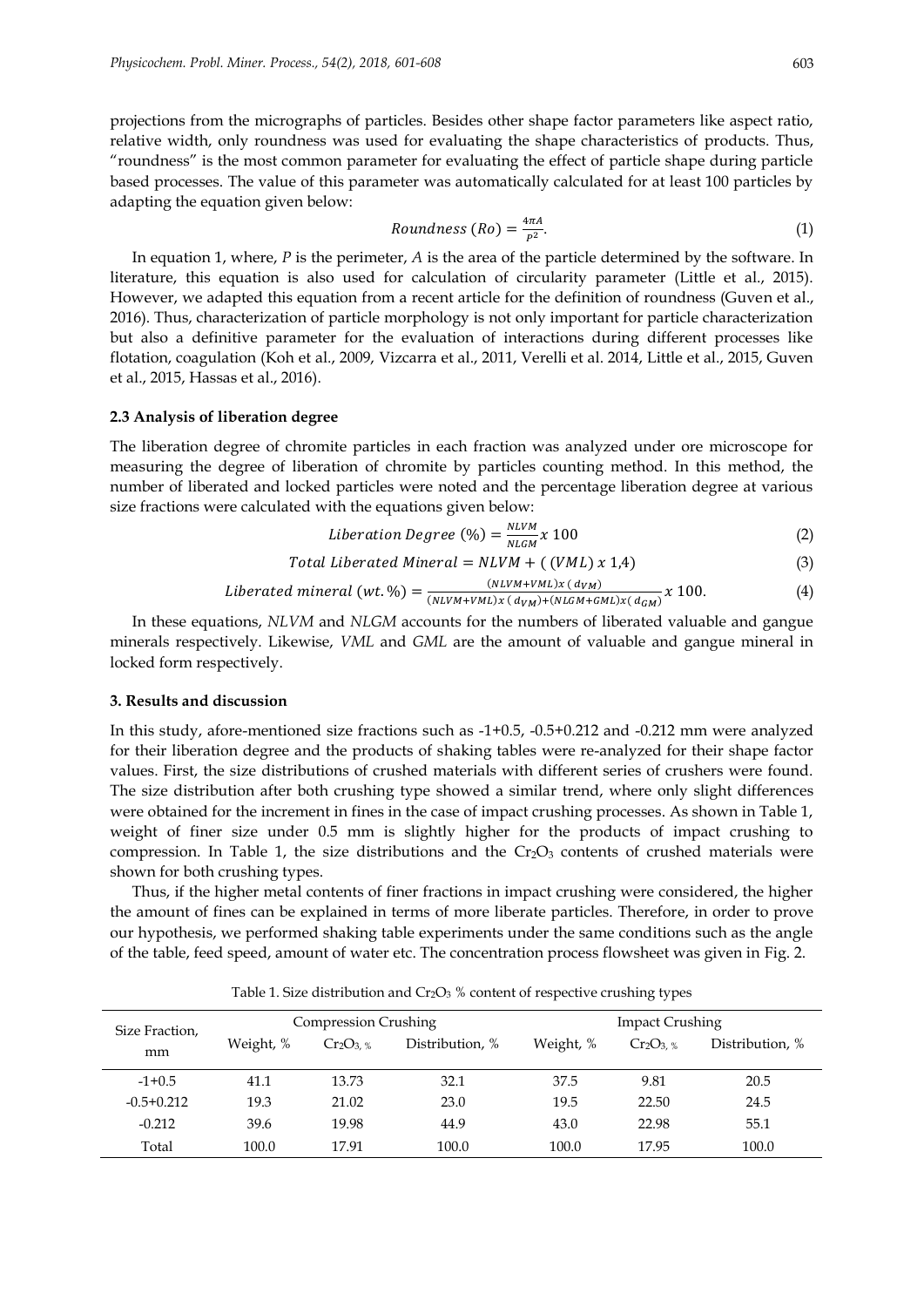

Fig. 2. The concentration process flowsheet with different types of crushed chromite samples

During these processes, only one stage enrichment was applied. All products were collected, dried, weighed and sent for Cr<sub>2</sub>O<sub>3</sub> % content analysis. In Tables 2-4, the results of shaking table tests using compression and impact crushing were given. It was found that the metal content of concentrates was almost the same. However, when only middling product was taken into consideration, both the metal contents and recovery values were considerably higher in impact crushing except -1+0.5 mm size fraction.

If the results of all fractions are approximately combined (Table 5), the difference between crushing types becomes clearer and for concentrates with similar metal contents the recovery is over 25 % higher in impact crushing compared to compression crushing.

|             | <b>Compression Crushing</b> |               |                |         | <b>Impact Crushing</b> |       |
|-------------|-----------------------------|---------------|----------------|---------|------------------------|-------|
| Products    | wt. $%$                     | $Cr_2O_3$ , % | $\epsilon$ , % | wt. $%$ | $Cr_2O_3$ , %          | ε, %  |
| Concentrate | 14.2                        | 43.75         | 45.2           | 15.4    | 43.65                  | 68.4  |
| Middlings   | 42.3                        | 13.30         | 41.0           | 34.6    | 5.30                   | 18.7  |
| Tailings    | 43.5                        | 4.36          | 13.8           | 50.0    | 2.53                   | 12.9  |
| Feed        | 100.0                       | 13.74         | 100.0          | 100.0   | 9.82                   | 100.0 |

Table 2. The results of tests conducted with -1+0.5 mm size fraction of both compression and impact breakage

Table 3. The results of tests conducted with -0.5+0.212 mm size fraction of both compression and impact breakage

|             | <b>Compression Crushing</b> |               |       |         | <b>Impact Crushing</b> |                      |
|-------------|-----------------------------|---------------|-------|---------|------------------------|----------------------|
| Products    | wt. $\%$                    | $Cr_2O_3$ , % | E., % | wt. $%$ | $Cr_2O_3$ , %          | $\varepsilon$ , $\%$ |
| Concentrate | 28.3                        | 50.29         | 67.7  | 26.1    | 51.44                  | 59.7                 |
| Middlings   | 27.1                        | 21.67         | 27.9  | 28.0    | 28.22                  | 35.1                 |
| Tailings    | 44.6                        | 2.08          | 4.4   | 45.9    | 2.54                   | 5.2                  |
| Feed        | 100.0                       | 21.03         | 100.0 | 100.0   | 22.49                  | 100.0                |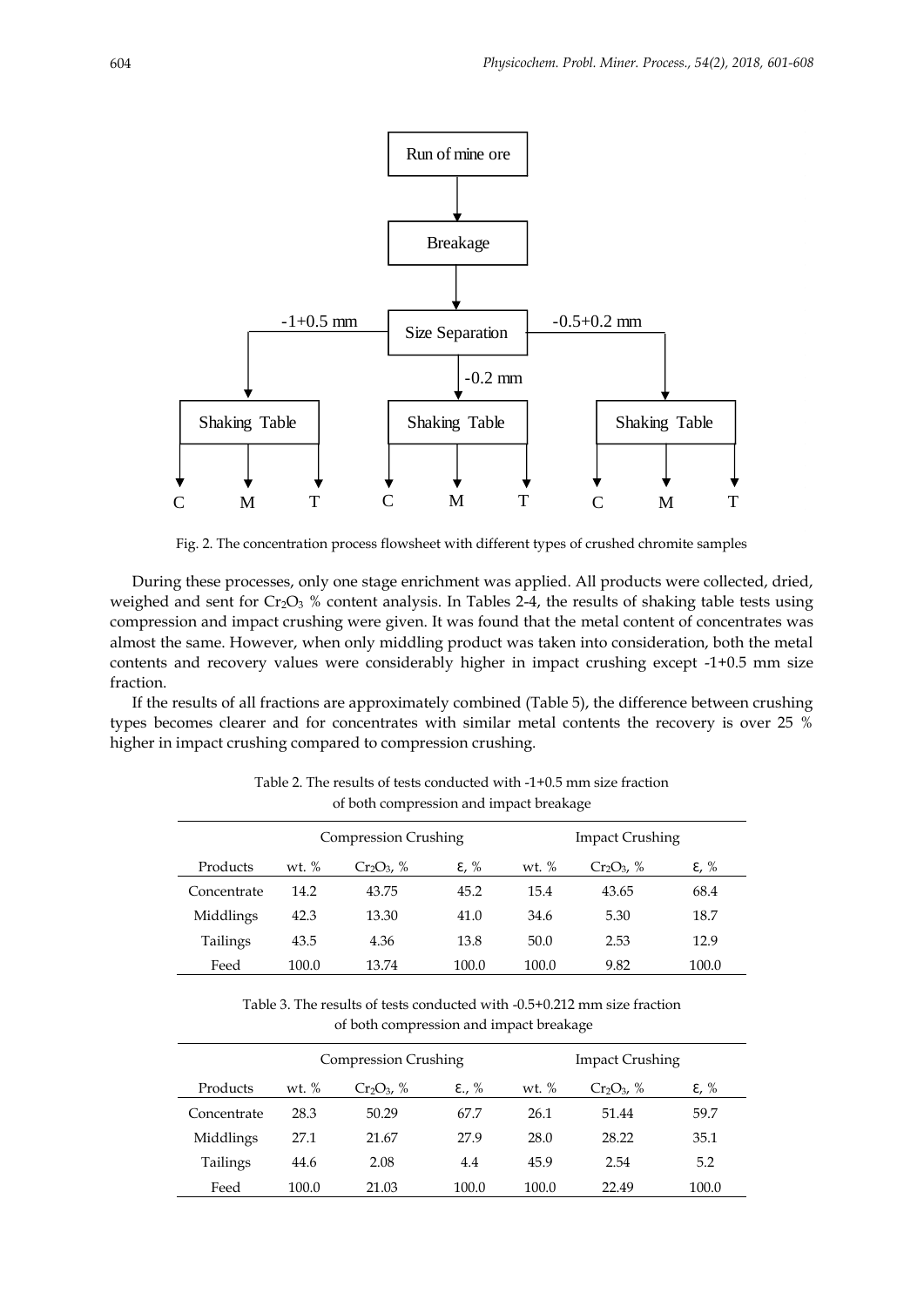|             | <b>Compression Crushing</b> |               |                      | <b>Impact Crushing</b> |               |                |
|-------------|-----------------------------|---------------|----------------------|------------------------|---------------|----------------|
| Products    | wt. $\%$                    | $Cr_2O_3$ , % | $\varepsilon$ , $\%$ | wt. $\%$               | $Cr_2O_3$ , % | $\epsilon$ , % |
| Concentrate | 19.1                        | 51.68         | 49.4                 | 13.5                   | 53.30         | 31.3           |
| Middlings   | 26.8                        | 28.67         | 38.4                 | 35.5                   | 35.23         | 54.4           |
| Tailings    | 40.2                        | 3.25          | 6.5                  | 28.0                   | 3.05          | 3.7            |
| Slimes      | 13.9                        | 8.12          | 5.6                  | 23.0                   | 10.57         | 10.6           |
| Feed        | 100.0                       | 19.99         | 100.0                | 100.0                  | 22.99         | 100.0          |

Table 4. The results of tests conducted with -0.212 mm size fraction of both compression and impact breakage

Table 5. Combined results of tests conducted with -0.212 mm size fraction of both compression and impact breakage

|             |         | <b>Compression Crushing</b> |                   |         | <b>Impact Crushing</b> |       |
|-------------|---------|-----------------------------|-------------------|---------|------------------------|-------|
| Products    | wt. $%$ | $Cr_2O_3$ , %               | $\varepsilon$ , % | wt. $%$ | $Cr_2O_3$ , %          | ε, %  |
| Concentrate | 18.9    | 48.84                       | 52.4              | 29.1    | 48.44                  | 78.5  |
| Middlings   | 33.2    | 19.49                       | 36.7              | 12.2    | 11.48                  | 7.8   |
| Tailings    | 42.4    | 3.48                        | 8.4               | 48.8    | 2.89                   | 7.9   |
| Slimes      | 5.5     | 8.12                        | 2.5               | 9.9     | 10.57                  | 5.8   |
| Feed        | 100.0   | 17.62                       | 100.0             | 100.0   | 17.95                  | 100.0 |

As shown in Table 5, a great deal of chromite remained as "middling" using compressive breakage while higher amounts of chromite were found in concentrate after impact crushing. These results also suggested that liberation could well be obtained at higher size ranges (-1+0.5 mm), which becomes important for enrichment costs for future plant optimization.

At that point, the need for liberation degree analysis comes into prominence in order to correlate the cumulative recovery and grade of concentrates with these values and determine the type of breakage providing selectivity. In Table 6, the results of liberation degree analysis were shown along with the metal contents of products. Although similar contents were obtained for all fractions, particles were found to be slightly more liberated after impact crushing.

As shown in Table 6, impact crushing leads to higher liberation degrees while the content of concentrates were found in line with them. This finding showed that the breakage of chromite particles with impact crusher occurred through the liberation boundaries. Indeed, the differences between the values of the parameters with compression and impact crushing products were not marginal but significant. In literature, many papers have been devoted to the effect of different crushers on liberation degree (Hosten and Ozbay, 1998; Tomas et al., 1999; Nikolov et al. 2002; Stamboliadis, 2008). In these papers, the liberation characteristics of different types of materials like chromite, and limestone were studied in either experimental or theoretical studies. Beside different approaches given, the common point is that the liberation degree increases with finer size ranges. For instance, Hosten and Ozbay, 1998; stressed that liberation degree increases from 14.5 to 80.7 % at 60 MPa with piston die press from 0.500 mm to 0.150 mm, while it remains at 64.9 % with rod mill in the same size ranges. In a recent study, different breakage mechanisms as compressive bed and impact breakage was investigated by comparing their effects on liberation and their results showed that upon finer size distribution of compressive bed breakage mechanism, the liberation degree was relatively higher than impact breakage (Ozcan and Benzer, 2013). Similar findings were also shown in theoretical calculations that while the liberation degree was around 78 % for 0.300 mm particle size, it decreases to 50 % for 1 mm (Stamboliadis, 2008). If the liberation degrees of each size fraction are considered, it is interesting to note that while similar values were obtained at -0.5+0.212 and -0.212 mm size fractions, the difference for these values was around 7 % at -1+0.5 mm size range. These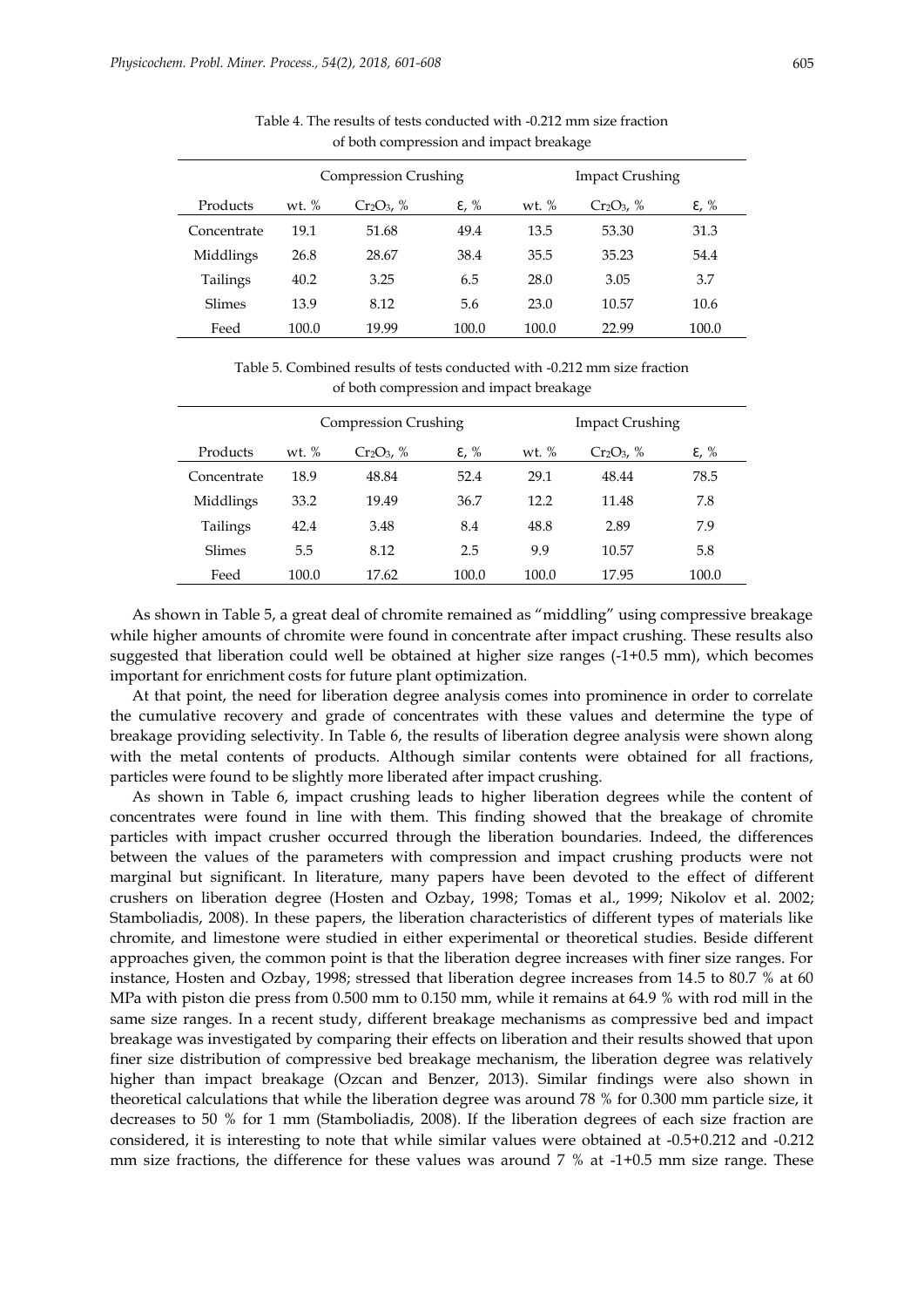|                   |               | Compression Breakage |               | Impact Breakage |
|-------------------|---------------|----------------------|---------------|-----------------|
| Size Fraction, mm | $Cr_2O_3$ , % | Lib. Deg., $%$       | $Cr_2O_3$ , % | Lib. Deg., $%$  |
| $-1+0.5$          | 43.75         | 47.26                | 43.65         | 53.89           |
| $-0.5+0.2$        | 50.29         | 71.67                | 51.44         | 72.37           |
| $-0.2$            | 51.68         | 82.11                | 53.3          | 83.8            |

results can well be attributed to the breakage of particles from a close section of their liberation bound, which provided higher grade and recovery at that size range for impact breakage mechanism.

Table 6. Liberation degree and  $Cr_2O_3$  % content of concentrates with respect to crushing types

As mentioned above, similar studies were carried out for the comparison of breakage mechanisms with liberation degrees. However, only a few of them addressed the liberation degree along with shape factor (Hosten and Ozbay, 1998; Unland, G. 2007). To our knowledge, influence of crushing type on liberation degree and shape factor of particles along with their influences on enrichment conditions was not investigated in detail.

For this aim, Image analysis tests were carried out with all size fractions. In Fig. 3, representative pictures of each size fraction taken by binocular microscope at 2X magnification was shown. The results of these tests were given in Table 7.

![](_page_5_Picture_6.jpeg)

Fig. 3. Representative pictures of crushed chromite samples at different size ranges (A, C and E particles in 1+0.5; -0.5+0.212 and -0.212 mm size range with compressive breakage, B, D and F particles in 1+0.5; -0.5+0.212 and - 0.212 mm size range with impact breakage)

|  |  | Table 7. Shape factors and $Cr_2O_3$ % content of respective crushing types |
|--|--|-----------------------------------------------------------------------------|
|--|--|-----------------------------------------------------------------------------|

|                   | Compression Breakage |           | Impact Breakage |           |  |
|-------------------|----------------------|-----------|-----------------|-----------|--|
| Size Fraction, mm | $Cr_2O_3$ , %        | Roundness | $Cr_2O_3$ , %   | Roundness |  |
| $-1+0.5$          | 43.75                | 0.727     | 43.65           | 0.790     |  |
| $-0.5+0.2$        | 50.29                | 0.722     | 51.44           | 0.778     |  |
| $-0.2$            | 51.68                | 0.684     | 53.3            | 0.683     |  |

As it can be seen in Table 7, impact breakage resulted in more round particles in coarse size ranges as -1+0.5 and -0.5+0.212 mm while it became almost the same for each breakage type for -0.212 mm size fraction. Although very close values were obtained for coarse size ranges for both breakage types, the products of impact crusher were found relatively more spherical compared to compression breakage. Considering these values in each fraction shown in Tables 6 and 7, it is worth to note that if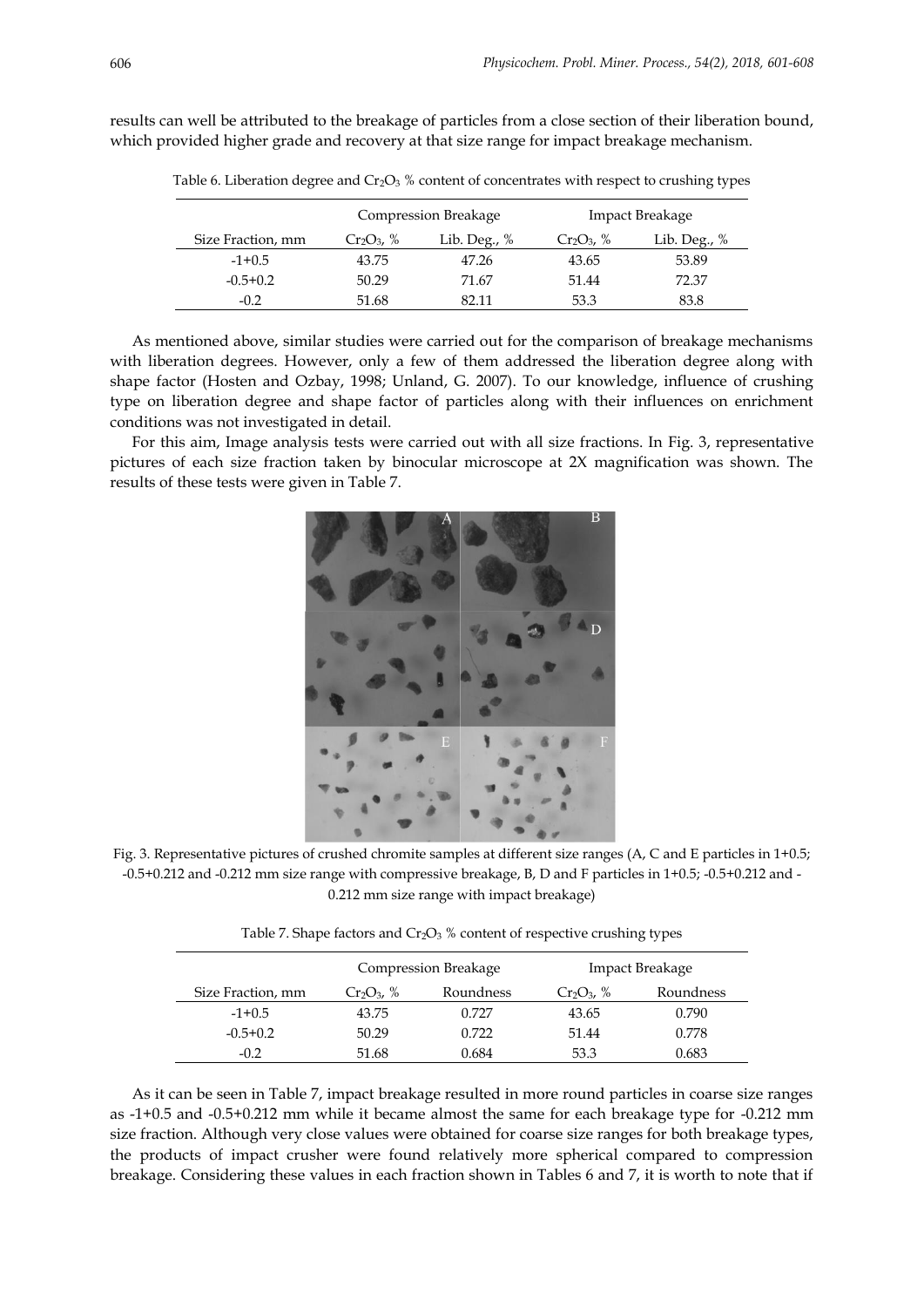an evaluation made based on each particle size range, as the particles became more spherical, the recovery and liberation degree increases in -1+0.5 mm size fraction while it became independent of shape factor in finer size ranges.

The data given in Fig. 4 were utilized to better illustrate and also show the effects of both crushing mechanisms on liberation degree and shape factor along with their enrichment results. It can be clearly seen that for both crushing type, decreasing the size range of particles resulted in higher recoveries and liberation degrees along with higher angularity of the particles. In other words, as the liberation occurs in fine sizes, the shape of the particles became more angular and they disintegrate from each other close to their basic crystal structure as octahedral.

![](_page_6_Figure_3.jpeg)

Fig. 4. The effects of different breakage mechanisms on liberation degree, roundness and metal recovery values of concentrates, (Left: Compression Breakage, Right: Impact Breakage)

## **4. Conclusions**

In this study, a comparison was made between impact and compression crushing on both liberation degree and shape of particles along with the separation efficiency by shaking table. In the first method, a series of crushers including jaw + cone + roll crushers were adapted for compressive breakage whereas in the second method, only impact crusher was adapted for impact breakage. The crushed sample then screen out to different size ranges as -1+0.5 mm; -0.5+0.212 mm and -0.212 mm. Then liberation degree and morphological analysis were made for each fraction in order to find the relationship between grade and other features of particles as a function of breakage type. The results of these tests can be summarized as following:

- the valuable mineral chromite is more brittle compared to the associated gangue mineral. Therefore, it accumulates in finer sizes regardless of breakage type,

- the liberation degree analysis indicated that more liberated particles were obtained with impact crushing in all size ranges depending on disintegrating of valuable mineral from gangue minerals through their liberation boundaries,

- the overall results of this study showed that the usage of impact crushers produces more liberated particles during size reduction.

## **References**

EVERTSSON, C.M. 2000. *Cone crusher performance*. PhD Thesis, Chalmers University of Technology.

GUVEN, O., OZDEMIR, O., KARAAGACLIOGLU, I.E., AND CELIK, M.S., 2015, *Surface morphologies and floatability of sand-blasted quartz particles*, Minerals Engineering, 70, 1–7.

GUVEN, O., CELIK, M.S., 2016, *Interplay of particle shape and surface roughness to reach maximum flotation efficiencies depending on collector concentration*, Mineral Processing and Extractive Metallurgy, 37, 6, 412-417.